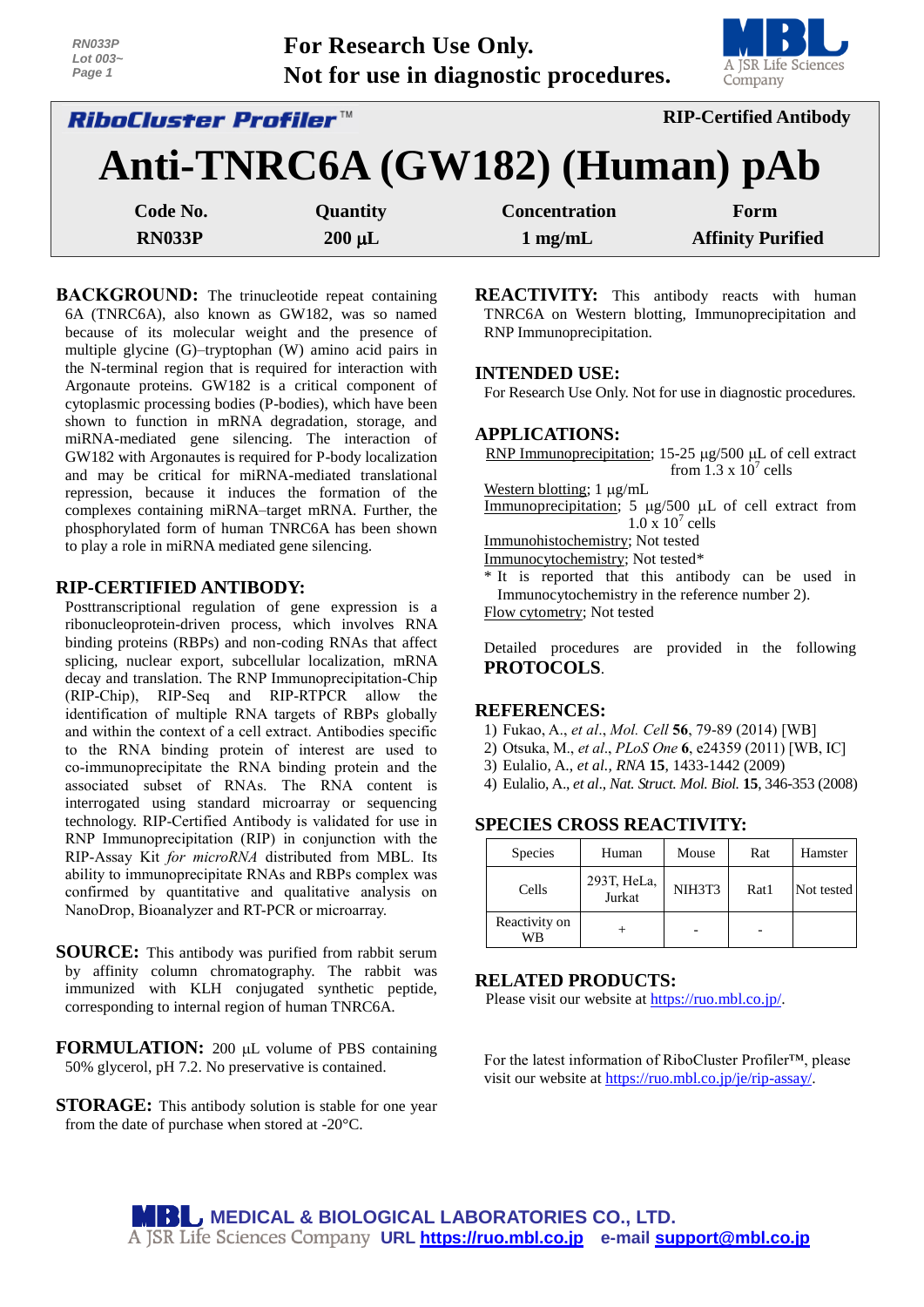



## *Analysis of isolated small RNA (including miRNA) from K562 by silver staining following denaturing PAGE.*

*Lane 1: Normal Rabbit IgG Lane 2: RN033P.*

# **PROTOCOLS:**

# **RNP Immunoprecipitation**

Some buffers and reagents are included in the RIP-Assay Kit *for microRNA* (MBL, code no. RN1005). Please also refer to the protocol packaged in the RIP-Assay Kit *for microRNA*.

[Material Preparation]

- 1. mi-Lysis Buffer (+) Before using the mi-Lysis Buffer, protease inhibitors, RNase inhibitors, and DTT are added to the mi-Lysis Buffer at the appropriate concentration.
- 2. mi-Wash Buffer (+) Before using the mi-Wash Buffer, DTT is added to the mi-Wash Buffer at the appropriate concentration.

## **Protocol (RNA isolation: Separation method)**

- 1) Wash  $1.3 \times 10^7$  cells 4 times with PBS and resuspend them with 500  $\mu$ L of ice-cold mi-Lysis Buffer  $(+)$ containing appropriate protease inhibitors, RNase inhibitors, and DTT. Vortex thoroughly, then incubate it on ice for 10 minutes.
- 2) Centrifuge the tube at 12,000 x g for 5 minutes at 4°C and transfer the supernatant to another tube.
- 3) Add 30  $\mu$ L of 50% protein A agarose beads slurry resuspended in mi-Lysis Buffer (+) into the supernatant. Incubate it at 4°C with rotating for 1 hour.
- 4) Centrifuge the tube at 2,000 x g for 1 minute at 4°C and transfer the supernatant to another fresh tube (precleared sample).
- 5) Mix 30  $\mu$ L of 50% protein A agarose beads slurry resuspended in nuclease-free PBS with Normal Rabbit IgG (RIP-Assay Kit *for microRNA*) or Anti-TNRC6A (GW182) (Human) pAb (MBL, code no. RN033P) at the concentration as suggested in the **APPLICATIONS,** and then add 1 mL of mi-Wash Buffer (+) into each tube. Incubate with gentle agitation for 1 hour at 4°C.
- 6) Centrifuge the tube at 2,000 x g for 1 minute, and carefully discard the supernatant using a pipettor without disturbing the beads.
- 7) Resuspend the beads with ice-cold mi-Lysis Buffer (+).
- 8) Centrifuge the tube at 2,000 x g for 1 minute, and carefully discard the supernatant.
- 9) Add 500  $\mu$ L of cell lysate (precleared sample of step 4), then incubate with gentle agitation for 3 hours at 4°C.
- 10) Centrifuge the tube at 2,000 x g for 1 minute, and carefully discard the supernatant.
- 11) Resuspend the beads with ice-cold mi-Wash Buffer (+).
- 12) Centrifuge the tube at 2,000 x g for 1 minute, and carefully discard the supernatant.
- 13) Repeat steps 11)-12) 3 times.
- 14) Add 250  $\mu$ L of Master mix solution (mi-Solution I: mi-Solution II = 10  $\mu$ L: 240  $\mu$ L). Vortex thoroughly, then spin-down.
- 15) Add 150  $\mu$ L of mi-Solution III. Vortex thoroughly.
- 16) Centrifuge the tube at 2,000 x g for 2 minutes.
- 17) Transfer the supernatant to the fresh tube containing 2 L of mi-Solution IV.
- 18) Add 300 µL of ice-cold 2-propanol, vortex for 10 seconds. Place at -20°C for 20 minutes. Centrifuge the tube at 12,000 x g for 10 minutes.
- 19) Transfer the supernatant, which contains small RNAs, to the tube containing  $2 \mu L$  of mi-Solution IV. Isolation method for small RNAs from the supernatant is described in the following step 20. In case of purification for large RNAs in the pellet, skip to step 21).
- 20) Add 500  $\mu$ L of ice-cold 2-propanol, vortex for 10 seconds, then place at -20°C for 20 minutes. Centrifuge the tube at 12,000 x g for 10 minutes.
- 21) Wash the pellet twice with 0.5 mL of ice-cold 70% ethanol and dry up the pellet for 5-15 minutes.
- 22) Dissolve the pellets in nuclease-free water.

(Positive control for RNP Immunoprecipitation; K562)